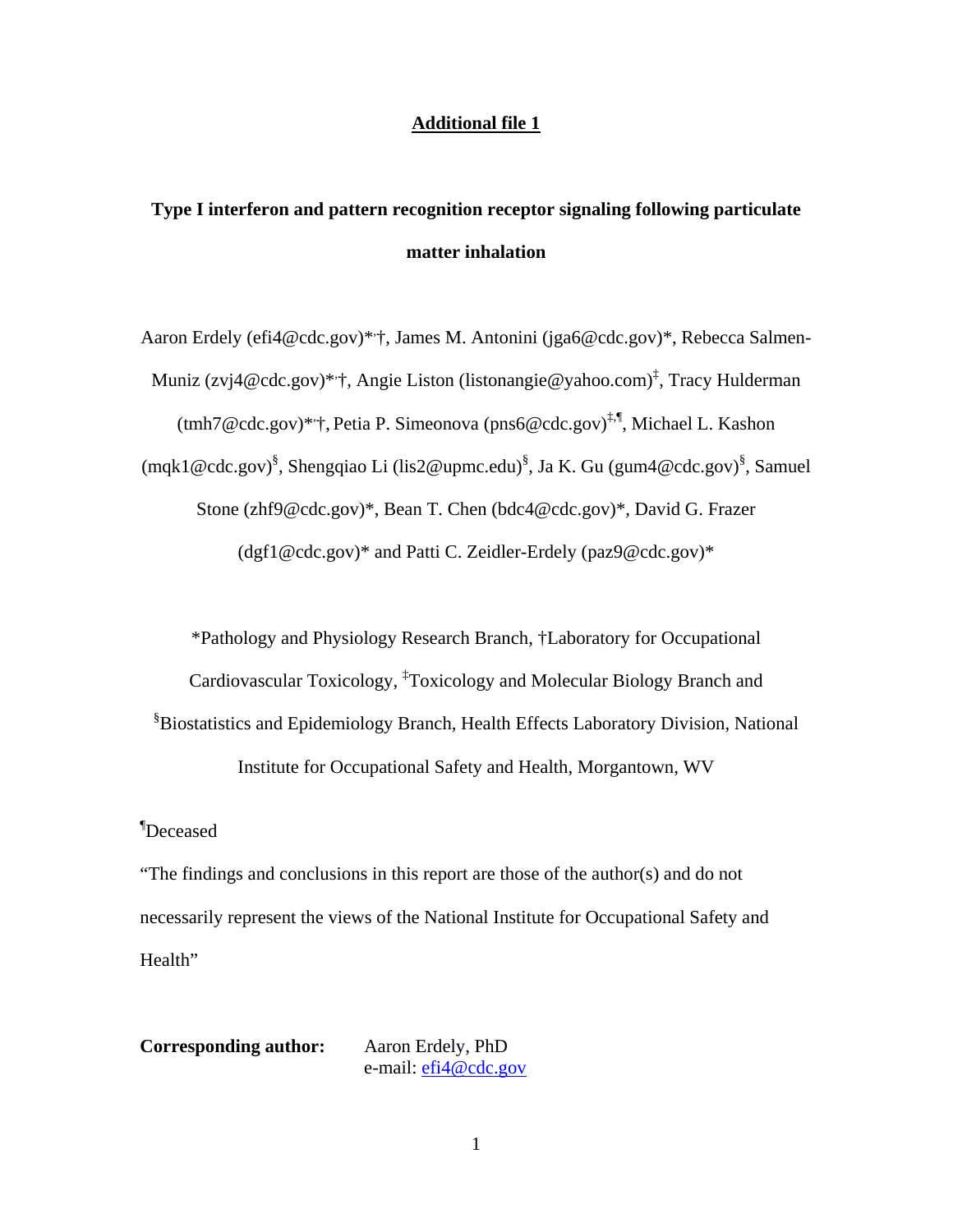| <b>Whole Blood Cells</b>                                                    | <b>Fold Change</b>                                                          | <i>p</i> value |  |  |  |
|-----------------------------------------------------------------------------|-----------------------------------------------------------------------------|----------------|--|--|--|
| 4hr - "organismal development, infection mechanism, antimicrobial response" |                                                                             |                |  |  |  |
| AIMP1                                                                       | 1.134                                                                       | 0.01837        |  |  |  |
| ARRDC4                                                                      | $-1.106$                                                                    | 0.04899        |  |  |  |
| COMMD1                                                                      | 1.107                                                                       | 0.04396        |  |  |  |
| <b>EOMES</b>                                                                | 1.103                                                                       | 0.00983        |  |  |  |
| F5                                                                          | $-1.248$                                                                    | 0.01055        |  |  |  |
| IFI27                                                                       | 1.364                                                                       | 0.00318        |  |  |  |
| IFIT3                                                                       | 1.229                                                                       | 0.03232        |  |  |  |
| IFITM3                                                                      | 1.478                                                                       | 0.00191        |  |  |  |
| <b>IKBKAP</b>                                                               | $-1.118$                                                                    | 0.02758        |  |  |  |
| IRF7                                                                        | 2.241                                                                       | 0.000001       |  |  |  |
| ISG15                                                                       | 1.956                                                                       | 0.00108        |  |  |  |
| OAS1                                                                        | 1.116                                                                       | 0.03961        |  |  |  |
| OASL                                                                        | 1.141                                                                       | 0.00626        |  |  |  |
| <b>SLPI</b>                                                                 | $-1.289$                                                                    | 0.03268        |  |  |  |
| <b>SP100</b>                                                                | 1.206                                                                       | 0.00658        |  |  |  |
| Tgtp1                                                                       | 1.175                                                                       | 0.00057        |  |  |  |
| TLR7                                                                        | 1.146                                                                       | 0.04911        |  |  |  |
| TMEM154                                                                     | $-1.101$                                                                    | 0.01724        |  |  |  |
| TNFAIP2                                                                     | $-1.126$                                                                    | 0.04494        |  |  |  |
| TRAFD1                                                                      | 1.152                                                                       | 0.04786        |  |  |  |
| Trim30a/Trim30d                                                             | 1.155                                                                       | 0.00919        |  |  |  |
| <b>VWF</b>                                                                  | $-1.319$                                                                    | 0.01835        |  |  |  |
|                                                                             |                                                                             |                |  |  |  |
|                                                                             | 28d - "organismal development, infection mechanism, antimicrobial response" |                |  |  |  |
| <b>AES</b>                                                                  | $-1.274$                                                                    | 0.03063        |  |  |  |
| CAMK2B                                                                      | $-1.121$                                                                    | 0.00020        |  |  |  |
| DHX58                                                                       | 1.120                                                                       | 0.02289        |  |  |  |
| DNTTIP1                                                                     | 1.179                                                                       | 0.00154        |  |  |  |
| <b>FLII</b>                                                                 | $-1.143$                                                                    | 0.03756        |  |  |  |
| HLA-B                                                                       | 1.193                                                                       | 0.03445        |  |  |  |
| IFI <sub>27</sub>                                                           | 1.331                                                                       | 0.00595        |  |  |  |
| IFI27L2                                                                     | 1.914                                                                       | 0.00505        |  |  |  |
| IFI35                                                                       | 1.161                                                                       | 0.01134        |  |  |  |
| IRF7                                                                        | 1.862                                                                       | 0.00003        |  |  |  |
| ISG15                                                                       | 1.817                                                                       | 0.00300        |  |  |  |
| ISG <sub>20</sub>                                                           | $-1.335$                                                                    | 0.04219        |  |  |  |
| LY96                                                                        | 1.175                                                                       | 0.01304        |  |  |  |
| NUB1                                                                        | $-1.161$                                                                    | 0.03025        |  |  |  |
| OAS <sub>1</sub>                                                            | 1.254                                                                       | 0.00014        |  |  |  |
| OAS <sub>2</sub>                                                            | 1.232                                                                       | 0.01725        |  |  |  |
| RAB31                                                                       | $-1.189$                                                                    | 0.04853        |  |  |  |
| SELPLG                                                                      | $-1.328$                                                                    | 0.04275        |  |  |  |
| SUMO <sub>1</sub>                                                           | 1.125                                                                       | 0.01659        |  |  |  |
| TLR7                                                                        | 1.158                                                                       | 0.03480        |  |  |  |
| TRAF7                                                                       | 1.174                                                                       | 0.00619        |  |  |  |
| Trim30a/Trim30d                                                             | 1.159                                                                       | 0.00799        |  |  |  |
| UBE2L3                                                                      | $-1.109$                                                                    | 0.03288        |  |  |  |
| USP <sub>18</sub>                                                           | 1.344                                                                       | 0.00788        |  |  |  |
| ZFHX2                                                                       | $-1.104$                                                                    | 0.00594        |  |  |  |

**Supplemental Material, Table S1:** Genes comprising highlighted networks in whole blood cells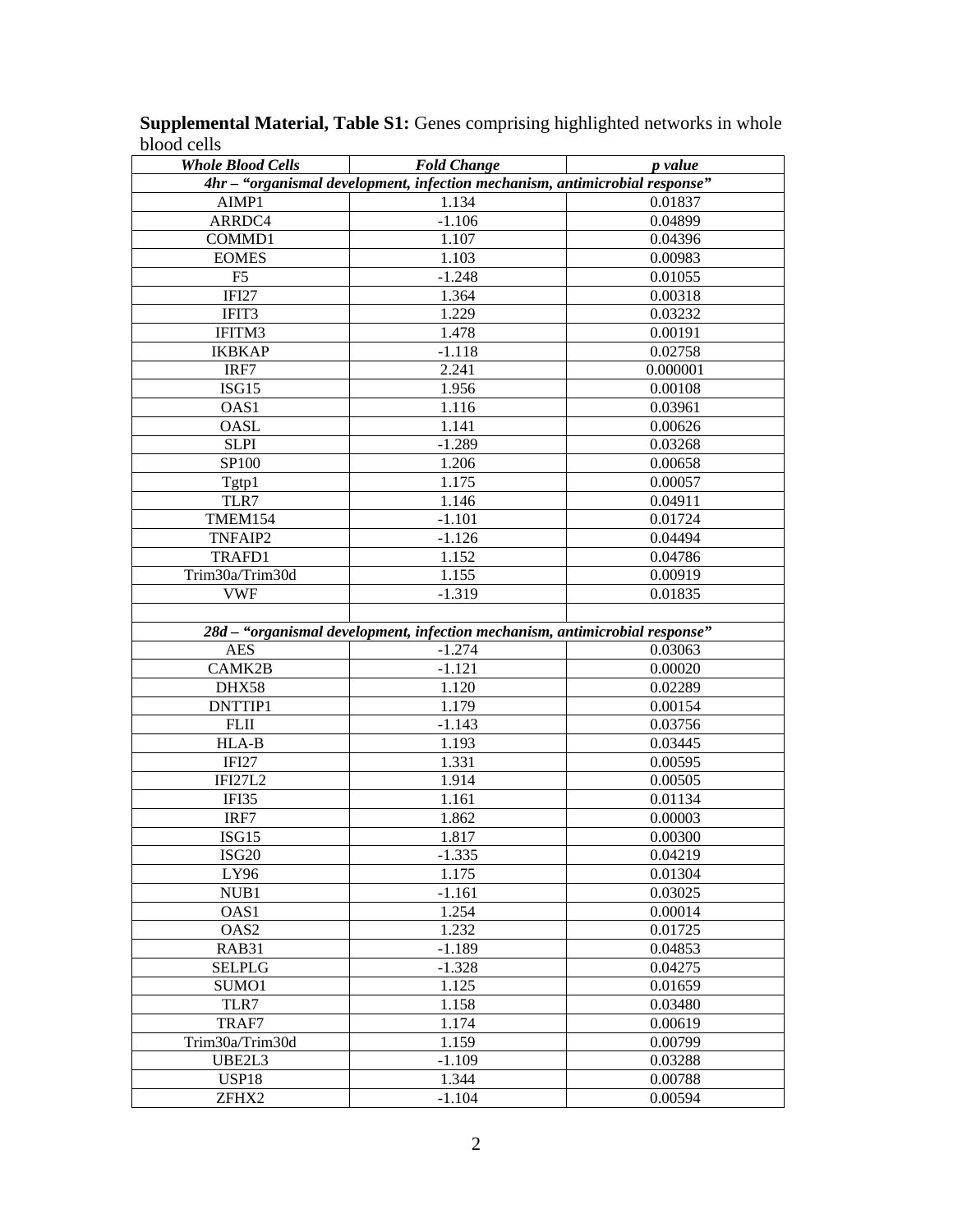## **Supplemental Material, Table S2:** The most differentially expressed genes by fold

|              | 4hr – Fold Change  |       |                   |       | 28d – Fold Change      |       |                 |       |
|--------------|--------------------|-------|-------------------|-------|------------------------|-------|-----------------|-------|
|              | <b>Increase</b>    |       | <b>Decrease</b>   |       | <i><b>Increase</b></i> |       | <b>Decrease</b> |       |
| <b>Blood</b> | Irf7               | 2.241 | Mmp9              | 1.502 | Ifi27l2a               | 1.914 | $C$ tsw         | 1.372 |
|              | Oasl2              | 2.021 | Slc40a1           | 1.423 | Irf7                   | 1.862 | Tubb1           | 1.371 |
|              | Isg15              | 1.956 | Tgfbi             | 1.355 | Oasl2                  | 1.856 | Plagl2          | 1.370 |
|              | Ifitm <sub>3</sub> | 1.478 | Vwf               | 1.319 | Isg15                  | 1.817 | Aip             | 1.355 |
|              | Lgals3bp           | 1.473 | Cdk13             | 1.309 | Usp18                  | 1.344 | Isg20           | 1.335 |
|              | Ppp1r15a           | 1.460 | Slpi              | 1.289 | <i>Ifi27l1</i>         | 1.331 | Selplg          | 1.328 |
|              | Rnf114             | 1.415 | F5                | 1.248 | Atox1                  | 1.316 | Wbp11           | 1.327 |
|              | Usp18              | 1.385 | Myh9              | 1.241 | Shfm1                  | 1.304 | Thyl            | 1.302 |
|              | Ifi27              | 1.364 | I <sub>sy</sub> I | 1.210 | Clcn3                  | 1.270 | Ssc24b          | 1.296 |
|              | $H2-d1$            | 1.331 | Lbr               | 1.191 | <b>Oaslb</b>           | 1.254 | Klf7            | 1.295 |
|              |                    |       |                   |       |                        |       |                 |       |
| Aorta        | Lgals3bp           | 2.091 | <b>Tfrc</b>       | 1.273 | Lgals3bp               | 1.586 | Pln             | 1.468 |
|              | Gbp4               | 1.904 | <b>Ivnslabp</b>   | 1.199 | Thsd4                  | 1.555 | Hist4h4         | 1.386 |
|              | $I$ rgm $2$        | 1.660 | Ndufaf4           | 1.196 | Klf6                   | 1.359 | Car3            | 1.298 |
|              | Ifi27l2a           | 1.586 | Slc6a6            | 1.165 | Mylk                   | 1.333 | <b>Nnmt</b>     | 1.239 |
|              | Ifit <sub>3</sub>  | 1.555 | Atp5c1            | 1.151 | Mvhl1                  | 1.312 | Adipoq          | 1.193 |
|              | Usp18              | 1.533 | Large             | 1.145 | Actn1                  | 1.247 | Acot13          | 1.188 |
|              | Rsad2              | 1.411 | Acss1             | 1.143 | Csrp1                  | 1.240 | Ndufs8          | 1.187 |
|              | Isg15              | 1.360 | Cct4              | 1.141 | Nox4                   | 1.230 | Mrps15          | 1.187 |
|              | $H2$ -Aa           | 1.335 | Cops2             | 1.130 | Fblim1                 | 1.229 | Ffar2           | 1.187 |
|              | Irf9               | 1.306 | Btbd1             | 1.125 | Golim4                 | 1.227 | Cidec           | 1.181 |

change in the blood and aorta at 4 hr and 28 d post-inhalation exposure.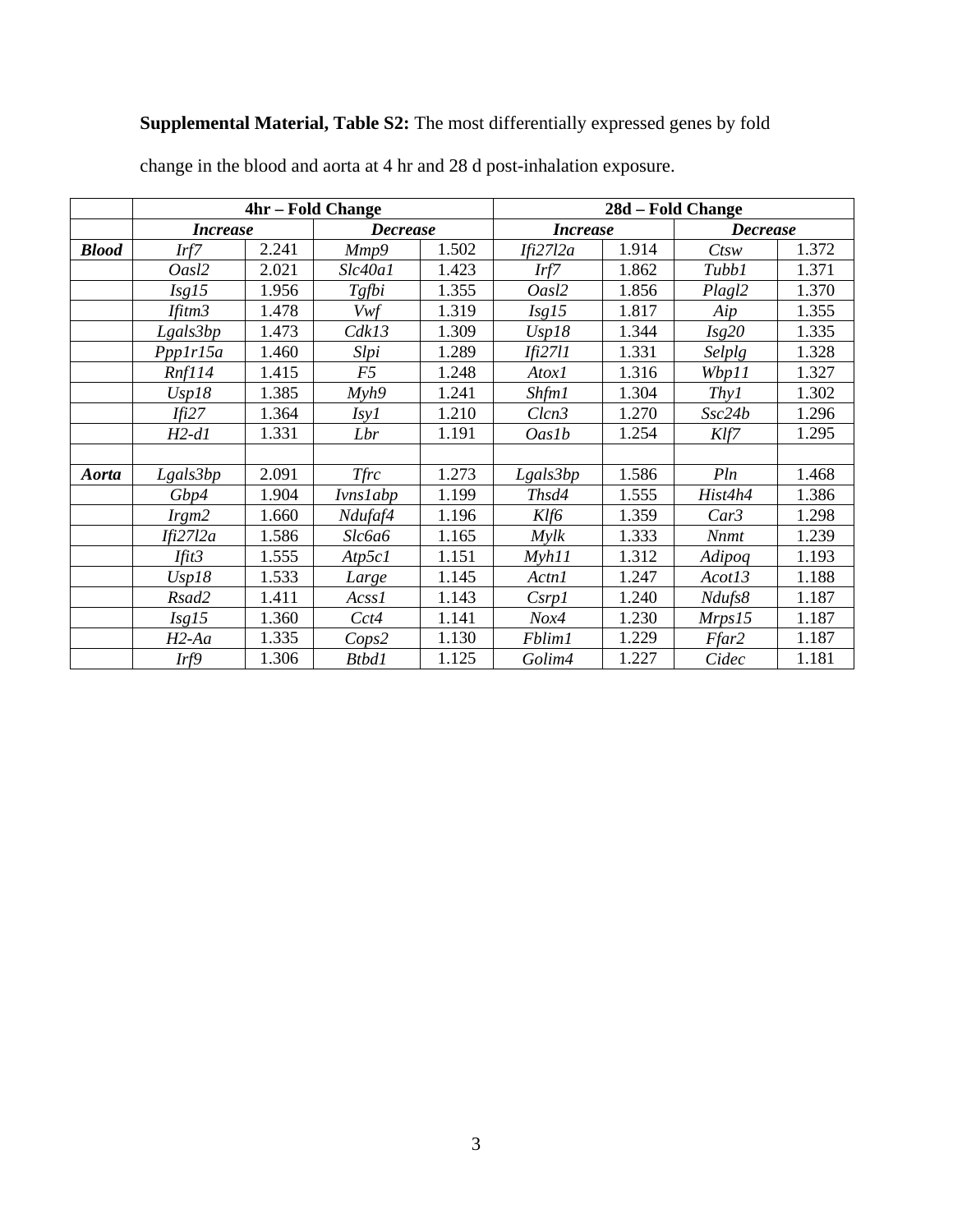| Aorta                                                                                  | <b>Fold Change</b> | <i>p</i> value |  |  |  |  |
|----------------------------------------------------------------------------------------|--------------------|----------------|--|--|--|--|
| 4hr - "antimicrobial response, inflammatory response, post-translational modification" |                    |                |  |  |  |  |
| EIF2AK2                                                                                | 1.188              | 0.00705        |  |  |  |  |
| GBP4                                                                                   | 1.904              | 0.00837        |  |  |  |  |
| $HLA-B$                                                                                | 1.179              | 0.01133        |  |  |  |  |
| HLA-C                                                                                  | 1.148              | 0.00368        |  |  |  |  |
| HLA-DQA1                                                                               | 1.335              | 0.03372        |  |  |  |  |
| HLA-E                                                                                  | 1.256              | 0.00735        |  |  |  |  |
| <b>IFI27L2</b>                                                                         | 1.586              | 0.00006        |  |  |  |  |
| IFIT <sub>2</sub>                                                                      | 1.102              | 0.03688        |  |  |  |  |
| IFIT3                                                                                  | 1.555              | 0.01550        |  |  |  |  |
| IRF7                                                                                   | 1.109              | 0.01657        |  |  |  |  |
| IRF9                                                                                   | 1.306              | 0.00870        |  |  |  |  |
| ISG15                                                                                  | 1.360              | 0.01873        |  |  |  |  |
| LGALS3BP                                                                               | 2.091              | 0.00139        |  |  |  |  |
| PIM <sub>3</sub>                                                                       | 1.157              | 0.00834        |  |  |  |  |
| RPS <sub>2</sub>                                                                       | $-1.120$           | 0.00525        |  |  |  |  |
| RSAD <sub>2</sub>                                                                      | 1.411              | 0.04881        |  |  |  |  |
| Trim30a/Trim30d                                                                        | 1.110              | 0.01709        |  |  |  |  |
| USP <sub>18</sub>                                                                      | 1.533              | 0.01701        |  |  |  |  |

 **Supplemental Material, Table S3:** Genes comprising highlighted networks in aorta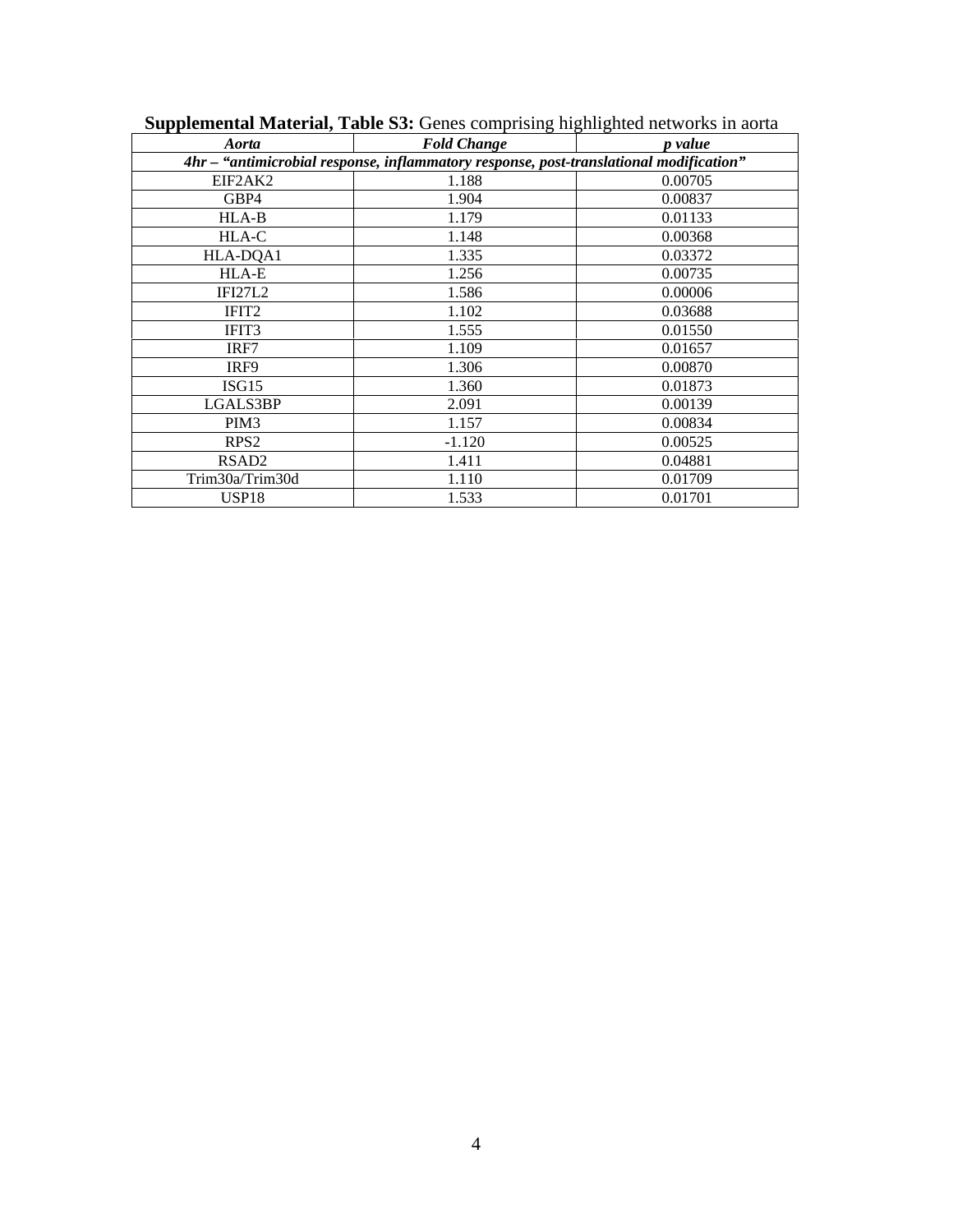| Lung                                                                                      | <b>Fold Change</b>                                                         | p value    |  |  |  |
|-------------------------------------------------------------------------------------------|----------------------------------------------------------------------------|------------|--|--|--|
| 4hr - "dermatological diseases and conditions, genetic disorders, antimicrobial response" |                                                                            |            |  |  |  |
| <b>ADAR</b>                                                                               | 1.452                                                                      | 2.17E-09   |  |  |  |
| CASP1                                                                                     | 1.317                                                                      | 8.13E-04   |  |  |  |
| <b>CYBA</b>                                                                               | 1.371                                                                      | 2.24E-05   |  |  |  |
| <b>ELN</b>                                                                                | 1.325                                                                      | 5.50E-03   |  |  |  |
| <b>FAM198B</b>                                                                            | $-1.369$                                                                   | 1.39E-07   |  |  |  |
| GBP <sub>2</sub>                                                                          | 1.660                                                                      | 1.49E-04   |  |  |  |
| GDF10                                                                                     | $-1.446$                                                                   | 1.17E-06   |  |  |  |
| HSD11B1                                                                                   | $-1.404$                                                                   | 1.01E-06   |  |  |  |
| IFI27L2                                                                                   | 5.136                                                                      | 7.21E-12   |  |  |  |
| IFI30                                                                                     | 1.310                                                                      | 2.45E-05   |  |  |  |
| IFI35                                                                                     | 1.453                                                                      | 2.50E-06   |  |  |  |
| Ifi47                                                                                     | 2.290                                                                      | 4.48E-05   |  |  |  |
| IFIH1                                                                                     | 1.306                                                                      | 1.16E-07   |  |  |  |
| IFIT2                                                                                     | 3.257                                                                      | 5.01E-09   |  |  |  |
| IFIT3                                                                                     | 4.685                                                                      | 3.05E-10   |  |  |  |
| IFITM3                                                                                    | 1.640                                                                      | 2.69E-06   |  |  |  |
| IRF7                                                                                      | 4.730                                                                      | 2.57E-10   |  |  |  |
| IRF9                                                                                      | 1.833                                                                      | 2.11E-08   |  |  |  |
| ISG15                                                                                     | 7.401                                                                      | 5.15E-11   |  |  |  |
| LGALS3                                                                                    | 1.680                                                                      | 1.50E-11   |  |  |  |
| LGALS3BP                                                                                  | 4.675                                                                      | 1.56E-13   |  |  |  |
| <b>LRAT</b>                                                                               | $-1.731$                                                                   | 6.83E-05   |  |  |  |
| MX1                                                                                       | 2.076                                                                      | 2.69E-09   |  |  |  |
| NOXO1                                                                                     | 1.438                                                                      | 1.37E-05   |  |  |  |
| OAS <sub>2</sub>                                                                          | 3.340                                                                      | 2.07E-09   |  |  |  |
| Oasl2                                                                                     | 4.552                                                                      | $7.04E-12$ |  |  |  |
| <b>PPIC</b>                                                                               | 1.408                                                                      | 9.60E-07   |  |  |  |
| SERPINF1                                                                                  | $-1.327$                                                                   | 4.22E-07   |  |  |  |
| TAP1                                                                                      | 1.604                                                                      | 2.05E-05   |  |  |  |
|                                                                                           |                                                                            |            |  |  |  |
|                                                                                           | 28d - "antimicrobial response, inflammatory response, infection mechanism" |            |  |  |  |
| CD83                                                                                      | 1.743                                                                      | 1.55E-09   |  |  |  |
| CTLA4                                                                                     | 1.505                                                                      | 4.96E-08   |  |  |  |
| DDX58                                                                                     | 1.630                                                                      | 2.42E-07   |  |  |  |
| DHX58                                                                                     | 2.157                                                                      | 2.35E-08   |  |  |  |
| GDF15                                                                                     | 1.523                                                                      | 4.73E-14   |  |  |  |
| GPC3                                                                                      | $-1.343$                                                                   | 3.20E-07   |  |  |  |
| $H2-Q8$                                                                                   | 1.767                                                                      | 3.67E-03   |  |  |  |
| HLA-DQB1 (includes others)                                                                | 1.628                                                                      | 2.39E-04   |  |  |  |
| HLA-DRB1                                                                                  | 1.449                                                                      | 4.11E-04   |  |  |  |
| IFI30                                                                                     | 1.556                                                                      | 6.74E-09   |  |  |  |
| IFI35                                                                                     |                                                                            |            |  |  |  |
|                                                                                           | 1.338                                                                      | 8.09E-05   |  |  |  |
| IFIT3                                                                                     | 4.678                                                                      | 3.12E-10   |  |  |  |
| IRF7                                                                                      | 3.647                                                                      | 1.02E-08   |  |  |  |
| IRF9                                                                                      | 1.710                                                                      | 1.91E-07   |  |  |  |
| ISG15                                                                                     | 4.593                                                                      | 1.33E-08   |  |  |  |
| LAMP3                                                                                     | 1.473                                                                      | 6.97E-07   |  |  |  |
| Ly6a (includes others)                                                                    | 1.365                                                                      | 9.82E-08   |  |  |  |
| MZB1                                                                                      | 1.538                                                                      | 9.51E-03   |  |  |  |

## **Supplemental Material, Table S4:** Genes comprising highlighted networks in lung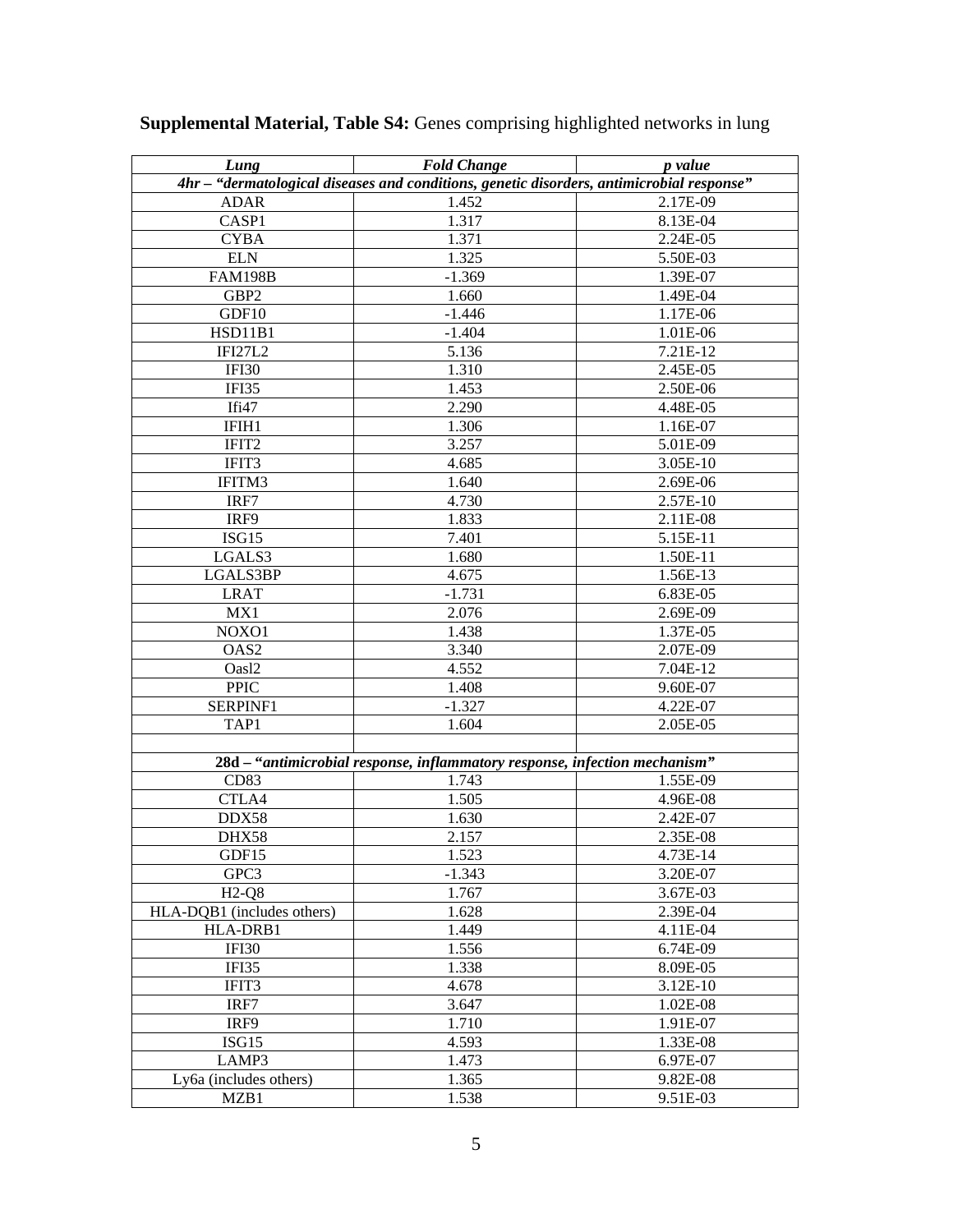| <b>OASL</b>       | 1.881 | 3.79E-07   |
|-------------------|-------|------------|
| OSMR              | 1.396 | 3.56E-08   |
| RSAD <sub>2</sub> | 4.527 | $4.26E-08$ |
| STAT <sub>2</sub> | 1.573 | 1.88E-06   |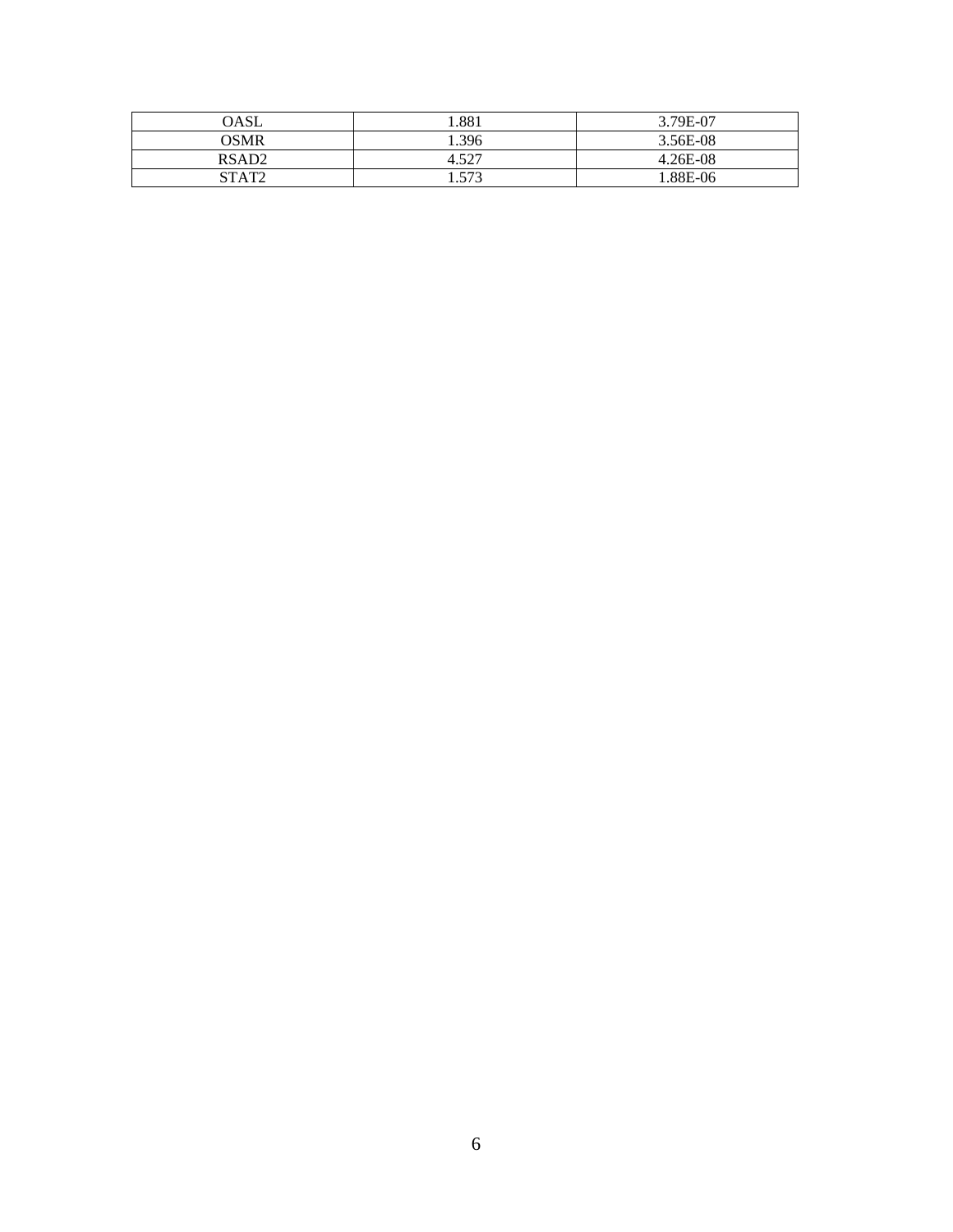| Analytes                                                         | <b>Units</b> | 4hr (n=4/group) |                  | 28d (n=4/group)  |                  |
|------------------------------------------------------------------|--------------|-----------------|------------------|------------------|------------------|
|                                                                  |              | <b>AIR</b>      | <b>GMA-SS</b>    | <b>AIR</b>       | <b>GMA-SS</b>    |
| Apo A1 (Apolipoprotein A1)                                       | ug/mL        | $45.2 + 4.1$    | $43.7 \pm 1.4$   | $37.5 \pm 0.9$   | $35.9 \pm 0.5$   |
| CD40                                                             | pg/mL        | $90.7 + 6.0$    | $95.8 \pm 10.4$  | $96.2 \pm 3.8$   | $106.6 \pm 5.5$  |
| CD40 Ligand                                                      | pg/mL        | 436.0±26.6      | 500.0±48.6       | 1970.0±206.7     | 1605.0±40.9      |
| CRP (C Reactive Protein)                                         | ug/mL        | $6.5 \pm 0.3$   | $5.7 \pm 0.1*$   | $5.5 + 0.3$      | $6.2 \pm 0.6$    |
| EGF (Epidermal Growth Factor)                                    | pg/mL        | $33.0 + 6.4$    | $42.0 + 4.1$     | $62.5 \pm 7.7$   | $44.7 + 9.8$     |
| Endothelin-1                                                     | pg/mL        | $37.0 + 8.3$    | $58.1 \pm 5.8$   | $50.1 \pm 4.0$   | $40.6 \pm 6.2$   |
| Eotaxin                                                          | pg/mL        | 990.0±65.7      | 979.8±48.4       | 563.0±42.7       | 470.3±38.0       |
| Factor VII                                                       | ng/mL        | $8.9 + 0.6$     | $9.9 + 0.5$      | $41.7 \pm 2.4$   | $36.2 \pm 3.8$   |
| FGF-9 (Fibroblast Growth Factor-9)                               | ng/mL        | <b>BLD</b>      | <b>BLD</b>       | <b>BLD</b>       | <b>BLD</b>       |
| FGF-basic (Fibroblast Growth Factor-basic)                       | ng/mL        | $4.8 + 0.1$     | $4.2 \pm 0.5$    | $12.2 \pm 0.3$   | $10.9 \pm 0.4*$  |
| Fibrinogen                                                       | ug/mL        | n/a             | n/a              | n/a              | n/a              |
| GCP-2 (Granulocyte Chemotactic Protein-2)                        |              | $35.0 \pm 2.9$  | $36.4 \pm 1.6$   | $26.3 + 4.2$     | $21.2 + 4.1$     |
| <b>GM-CSF (Granulocyte Macrophage-Colony Stimulating Factor)</b> |              | <b>BLD</b>      | <b>BLD</b>       | <b>BLD</b>       | <b>BLD</b>       |
| GST-alpha (Glutathione S-Transferase alpha)                      | ng/mL        | <b>BLD</b>      | <b>BLD</b>       | <b>BLD</b>       | <b>BLD</b>       |
| Haptoglobin                                                      | ug/mL        | $42.0 + 9.3$    | $28.6 \pm 3.5$   | $24.5 \pm 2.0$   | $28.1 \pm 7.8$   |
| IFN-gamma (Interferon-gamma)                                     | pg/mL        | <b>BLD</b>      | <b>BLD</b>       | $7.5 + 1.6$      | $7.0 + 1.5$      |
| IgA (Immunoglobulin A)                                           |              | $19.7 + 2.5$    | $35.8 + 9.7$     | $34.0 + 1.9$     | $26.5 \pm 1.8^*$ |
| IL-10 (Interleukin-10)                                           | pg/mL        | $352.3 + 6.3$   | $324.5 \pm 24.8$ | <b>BLD</b>       | <b>BLD</b>       |
| IL-11 (Interleukin-11)                                           | pg/mL        | <b>BLD</b>      | <b>BLD</b>       | <b>BLD</b>       | <b>BLD</b>       |
| IL-12p70 (Interleukin-12p70)                                     | nq/mL        | <b>BLD</b>      | <b>BLD</b>       | <b>BLD</b>       | <b>BLD</b>       |
| IL-17 (Interleukin-17)                                           | ng/mL        | <b>BLD</b>      | <b>BLD</b>       | <b>BLD</b>       | <b>BLD</b>       |
| IL-18 (Interleukin-18)                                           | ng/mL        | $4.0 + 0.1$     | $4.3 \pm 0.2$    | $14.4 \pm 1.1$   | $16.1 \pm 1.4$   |
| IL-1alpha (Interleukin-1alpha)                                   | pg/mL        | 227.0±17.4      | 209.3±34.4       | $212.3 \pm 74.4$ | 198.0±35.8       |
| IL-1beta (Interleukin-1beta)                                     | nq/mL        | $8.9 + 0.4$     | $8.8 + 0.4$      | $17.2 \pm 0.6$   | $17.2 \pm 0.3$   |
| IL-2 (Interleukin-2)                                             | pg/mL        | <b>BLD</b>      | <b>BLD</b>       | <b>BLD</b>       | <b>BLD</b>       |
| IL-3 (Interleukin-3)                                             | pg/mL        | <b>BLD</b>      | <b>BLD</b>       | <b>BLD</b>       | <b>BLD</b>       |
| IL-4 (Interleukin-4)                                             | pg/mL        | <b>BLD</b>      | <b>BLD</b>       | <b>BLD</b>       | <b>BLD</b>       |
| IL-5 (Interleukin-5)                                             |              | $1.2 + 0.1$     | $1.2 + 0.1$      | $0.2 + 0.0$      | $0.3 + 0.0$      |

**Supplemental Material, Table S5:** Serum analytes contained in RodentMAP v2.0. \* p<0.05 vs respective AIR sham.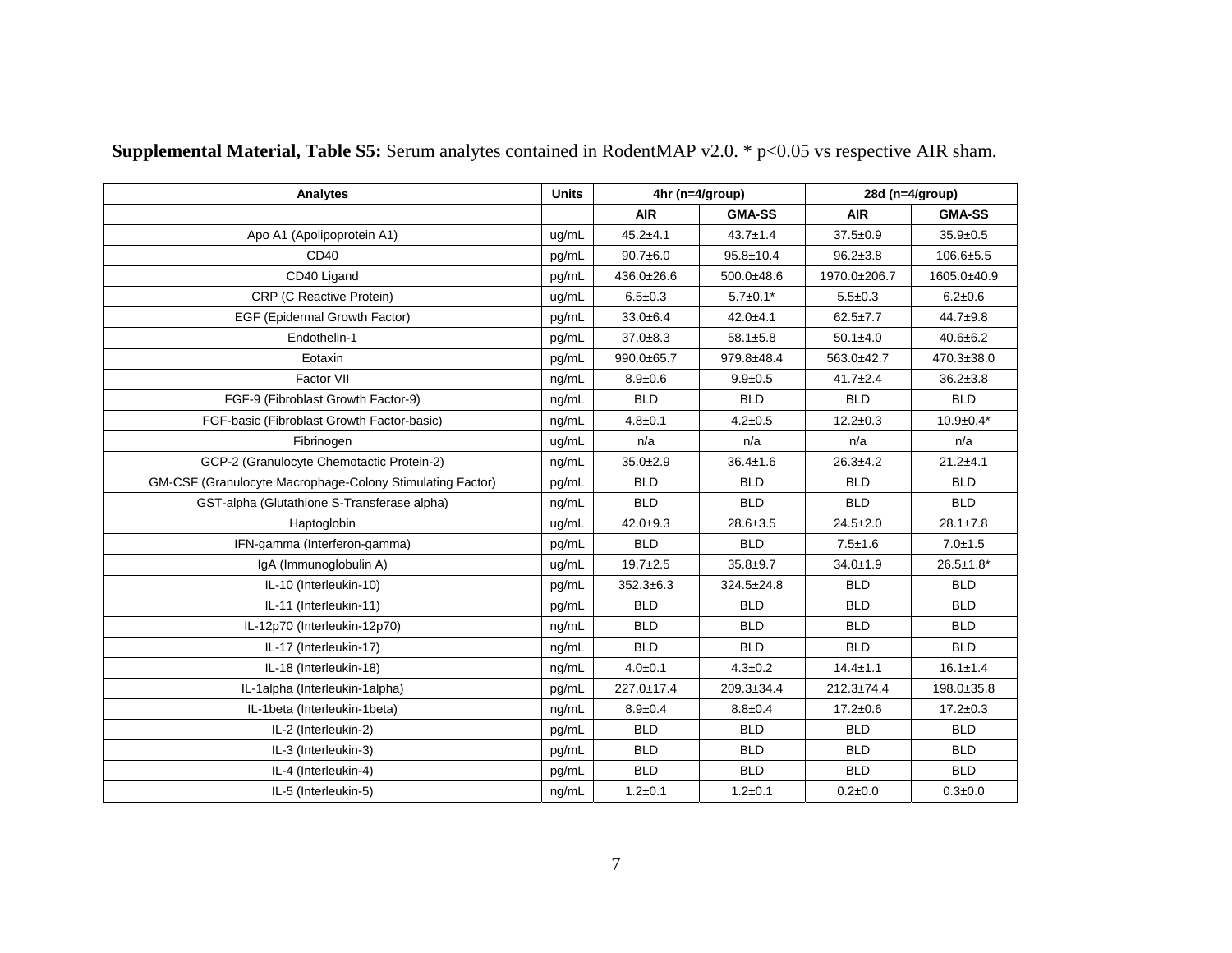| IL-6 (Interleukin-6)                                                         | pg/mL | <b>BLD</b>     | <b>BLD</b>        | <b>BLD</b>       | <b>BLD</b>       |
|------------------------------------------------------------------------------|-------|----------------|-------------------|------------------|------------------|
| IL-7 (Interleukin-7)<br>ng/mL                                                |       | <b>BLD</b>     | <b>BLD</b>        | <b>BLD</b>       | <b>BLD</b>       |
| IP-10 (Inducible Protein-10)                                                 | pg/mL | $48.6 \pm 7.1$ | $69.5 \pm 11.8$   | $62.4 \pm 3.6$   | $92.7 \pm 16.9$  |
| KC/GROalpha (Melanoma Growth Stimulatory Activity Protein)                   | ng/mL | <b>BLD</b>     | <b>BLD</b>        | <b>BLD</b>       | <b>BLD</b>       |
| LIF (Leukemia Inhibitory Factor)                                             | pg/mL | 707.3±12.1     | 632.5±16.2*       | 1545.0±76.9      | 1610.0±91.7      |
| Lymphotactin                                                                 | pg/mL | $97.9 \pm 6.3$ | 99.0±10.7         | $91.3 \pm 5.5$   | $87.9 + 6.0$     |
| MCP-1 (Monocyte Chemoattractant Protein-1)                                   | pg/mL | $58.1 \pm 4.0$ | 71.6±6.4          | $70.3 + 9.9$     | $65.3 \pm 12.0$  |
| MCP-3 (Monocyte Chemoattractant Protein-3)                                   | pg/mL | 138.3±12.4     | $146.3 \pm 15.8$  | $105.5 \pm 12.2$ | 115.9±19.4       |
| MCP-5 (Monocyte Chemoattractant Protein-5)                                   | pg/mL | $21.7 \pm 2.7$ | $21.7 + 2.1$      | $18.3 \pm 1.1$   | $20.2 \pm 1.8$   |
| M-CSF (Macrophage-Colony Stimulating Factor)                                 | ng/mL | $6.3 + 0.2$    | $6.1 \pm 0.2$     | $7.0 + 0.2$      | $7.0 + 0.1$      |
| MDC (Macrophage-Derived Chemokine)                                           | pg/mL | 806.8±22.8     | 786.8±32.8        | 627.3±50.1       | 563.8±51.5       |
| MIP-1alpha (Macrophage Inflammatory Protein-1alpha)                          | ng/mL | $0.8 + 0.1$    | $0.8 + 0.0$       | $1.8 + 0.1$      | $1.9 + 0.0$      |
| MIP-1beta (Macrophage Inflammatory Protein-1beta)                            | pg/mL | $42.3 \pm 6.0$ | $58.0 \pm 13.4$   | $99.3 \pm 2.2$   | $96.8 + 6.8$     |
| MIP-1gamma (Macrophage Inflammatory Protein-1gamma)                          | ng/mL | $21.0 + 1.1$   | $19.2 \pm 1.3$    | $16.3 + 0.4$     | $17.4 \pm 0.6$   |
| MIP-2 (Macrophage Inflammatory Protein-2)                                    | pg/mL | $18.9 \pm 0.3$ | $20.3 + 1.5$      | $19.3 + 2.7$     | $15.4 \pm 1.7$   |
| MIP-3beta (Macrophage Inflammatory Protein-3beta)                            | ng/mL | $1.5 + 0.0$    | $1.5 + 0.0$       | $3.1 \pm 0.2$    | $3.0 + 0.1$      |
| MMP-9 (Matrix Metalloproteinase-9)                                           |       | 152.8±12.5     | $112.7+9.2*$      | 128.6±12.7       | $173.3 \pm 16.4$ |
| MPO (Myeloperoxidase)                                                        | ng/mL | $57.1 \pm 3.3$ | $48.8 \pm 1.3$    | $59.3 \pm 3.2$   | $62.6 \pm 1.4$   |
| Myoglobin                                                                    | ng/mL | $8.0 + 0.1$    | $7.3 + 0.6$       | $9.5 \pm 0.7$    | $8.5 + 0.5$      |
| OSM (Oncostatin M)                                                           | ng/mL | $0.08 + 0.00$  | $0.10 \pm 0.00^*$ | <b>BLD</b>       | <b>BLD</b>       |
| RANTES (Regulation Upon Activation, Normal T-Cell Expressed and<br>Secreted) | pg/mL | <b>BLD</b>     | <b>BLD</b>        | <b>BLD</b>       | <b>BLD</b>       |
| SAP (Serum Amyloid P)                                                        | ug/mL | $23.7 \pm 2.2$ | $23.1 \pm 1.1$    | $21.1 \pm 1.1$   | $19.5 + 1.4$     |
| SCF (Stem Cell Factor)                                                       | pg/mL | 257.0±17.1     | 246.8±14.2        | 253.8±15.0       | $235+1.9$        |
| SGOT (Serum Glutamic-Oxaloacetic Transaminase)                               | ug/mL | $15.1 \pm 0.8$ | $18.0 + 4.2$      | $70.1 + 5.1$     | 70.9±5.9         |
| TIMP-1 (Tissue Inhibitor of Metalloproteinase Type-1)                        | ng/mL | $1.1 \pm 0.3$  | $1.1 \pm 0.1$     | $0.7 + 0.0$      | $1.0 + 0.2$      |
| <b>Tissue Factor</b>                                                         | ng/mL | $5.3 + 0.3$    | $5.2 \pm 0.3$     | $13.0 + 0.7$     | $12.0 + 0.4$     |
| TNF-alpha (Tumor Necrosis Factor-alpha)                                      | ng/mL | <b>BLD</b>     | <b>BLD</b>        | <b>BLD</b>       | <b>BLD</b>       |
| TPO (Thrombopoietin)                                                         | ng/mL | $52.7 \pm 1.9$ | $51.4 \pm 3.6$    | $106.0 \pm 1.1$  | $109.3 + 1.7$    |
| VCAM-1 (Vascular Cell Adhesion Molecule-1)                                   | ng/mL | 1635.0±52.7    | 1590.0±101.6      | 1715.0±18.5      | 1890.0±23.8*     |
| VEGF (Vascular Endothelial Cell Growth Factor)                               | pg/mL | 179.0±11.3     | 178.5±14.8        | $153.5+9.4$      | $140.0 \pm 3.1$  |
| vWF (von Willebrand Factor)                                                  | ng/mL | $127.8 + 5.0$  | $123.5 \pm 1.7$   | $91.5 + 4.4$     | $88.9 \pm 1.6$   |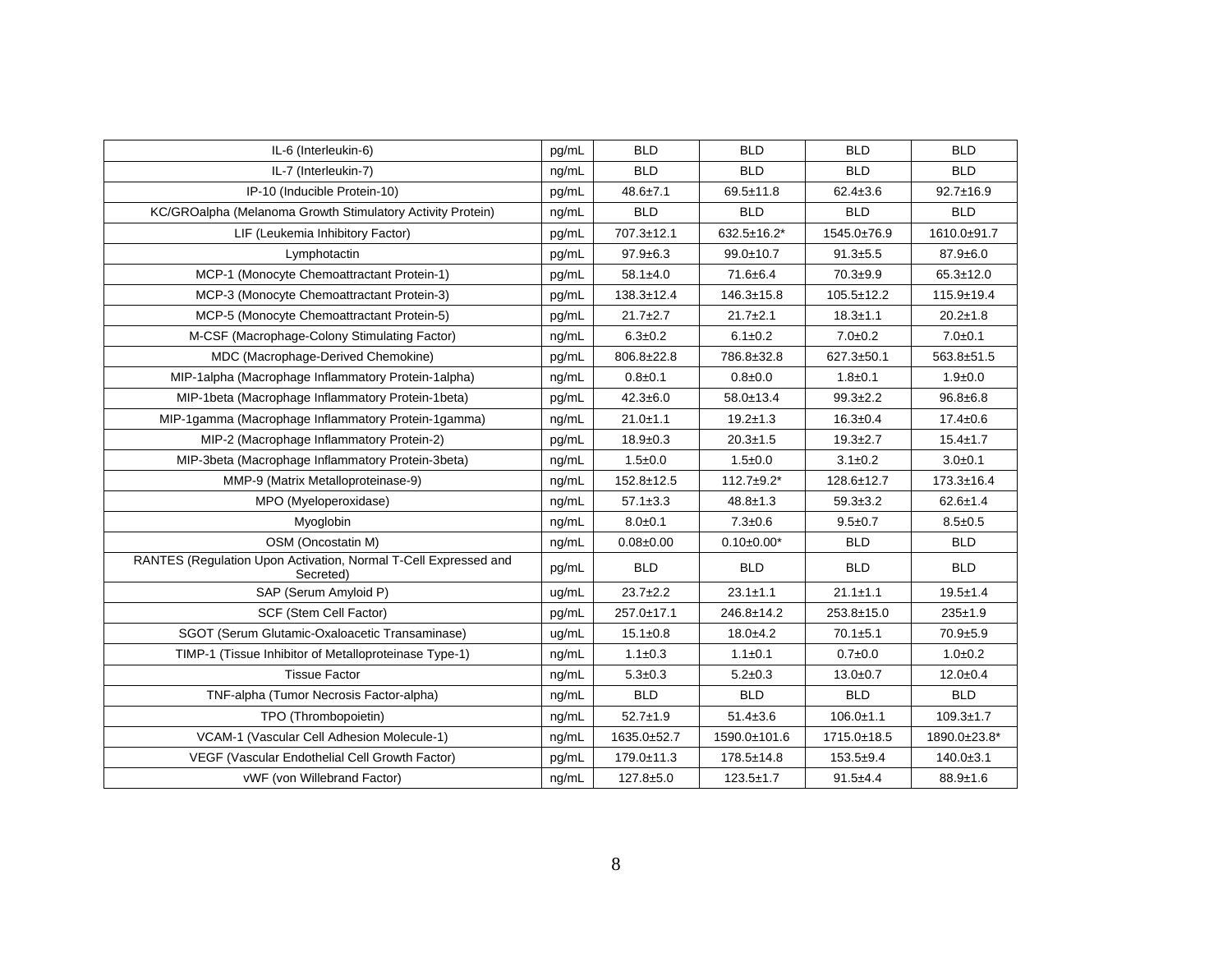## **Supplemental Material, Table S6:** Genes associated with PRR canonical pathway in

lung (Figure S7).

|                | 4hr                |                | 28d                |                |
|----------------|--------------------|----------------|--------------------|----------------|
| <b>Gene</b>    | <b>Fold Change</b> | <i>p</i> value | <b>Fold Change</b> | <i>p</i> value |
| C <sub>3</sub> | 1.504              | 1.74E-04       | 1.692              | 6.10E-06       |
| Clqa           | 1.993              | 4.72E-09       | 2.189              | 3.59E-10       |
| Clqb           | 2.571              | 4.24E-10       | 2.966              | 2.11E-11       |
| Clqc           | 2.383              | 1.69E-09       | 2.757              | 6.66E-11       |
| Casp1          | 1.317              | 8.13E-04       | 1.599              | 7.24E-07       |
| Ccl5           | 1.807              | 4.14E-04       | 1.536              | 6.94E-03       |
| Clec7a         | 1.440              | 1.49E-04       | 1.810              | 1.10E-07       |
| Ddx58          | 1.773              | 1.38E-08       | 1.630              | 2.42E-07       |
| Eif2ak2        | 2.493              | 3.71E-09       | 2.206              | 5.70E-08       |
| Ifih1          | 1.306              | 1.16E-07       |                    |                |
| Illb           |                    |                | 2.007              | 4.27E-05       |
| Irf7           | 4.730              | 2.57E-10       | 3.647              | 1.02E-08       |
| Myd88          | 1.348              | 1.66E-05       | 1.364              | 9.59E-06       |
| (Oas2)         | 3.340              | 2.07E-09       | 3.301              | 2.52E-09       |
| Tlr2           | 1.658              | 1.97E-07       | 1.791              | 1.48E-08       |
| Tlr7           |                    |                | 1.369              | 1.05E-05       |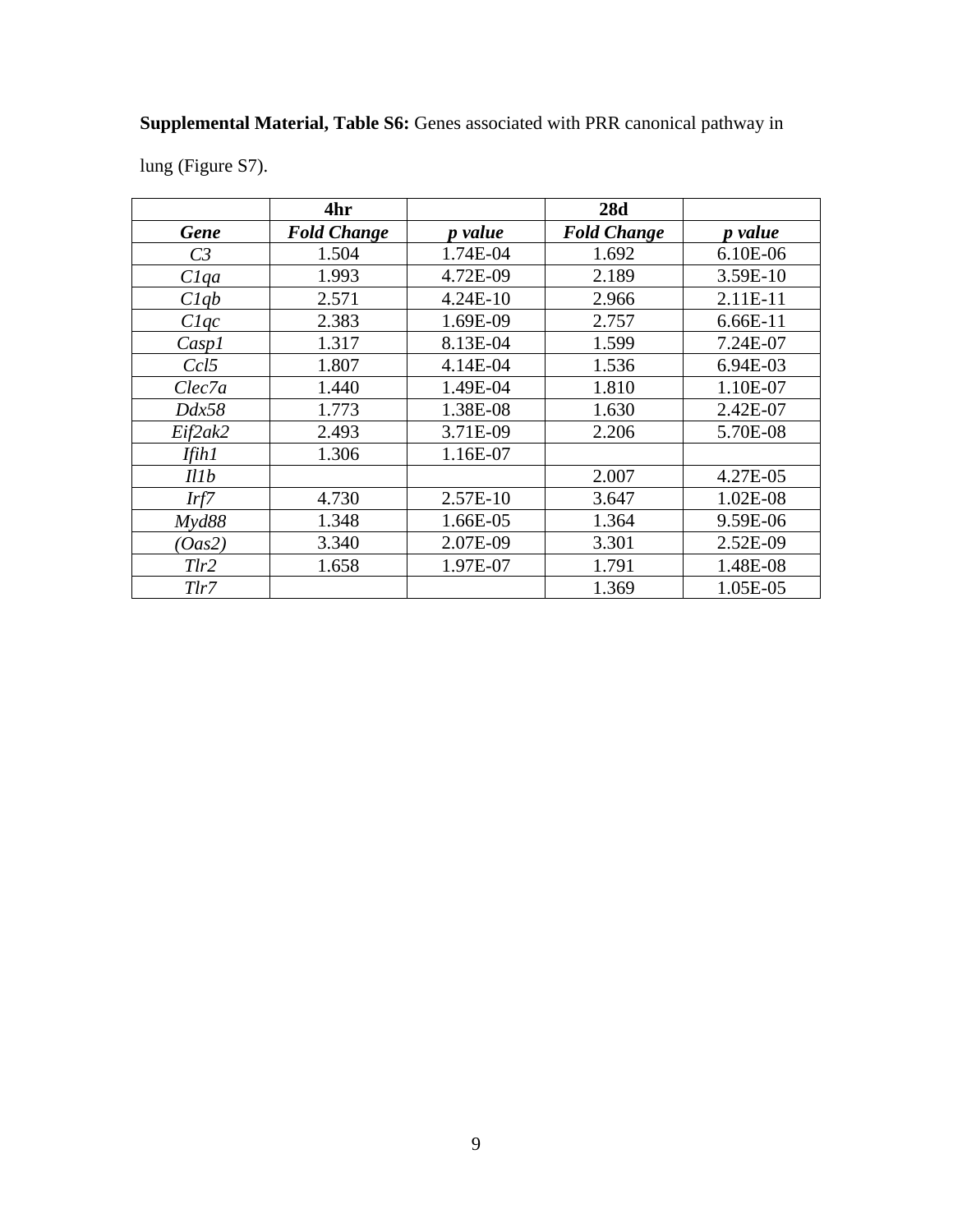|             |            | 1 <sub>d</sub>    | 14d                | 28d               |
|-------------|------------|-------------------|--------------------|-------------------|
| <b>LDH</b>  | <b>AIR</b> | $47 + 4$          | $66 + 2$           | $52+3$            |
| (U/L)       | GMA-SS     | $213 \pm 13$ *    | $214 \pm 13*$      | $209 \pm 11*$     |
| Albumin     | <b>AIR</b> | $0.10\pm0.01$     | $0.12 \pm 0.01$    | $0.13 \pm 0.01$   |
| (mg/ml)     | GMA-SS     | $0.36 \pm 0.03*$  | $0.32 \pm 0.03*$   | $0.35 \pm 0.02*$  |
| <b>PMN</b>  | <b>AIR</b> | $0.00 \pm 0.00$   | $0.10 \pm 0.10$    | $0.77 \pm 0.50$   |
| $(10^4)$    | GMA-SS     | $6.43 \pm 1.95*$  | $44.38 \pm 6.58$ * | 41.66±4.49*       |
| Macrophages | <b>AIR</b> | $3.83 \pm 0.53$   | $3.07 \pm 0.28$    | $3.30 \pm 0.40$   |
| $(10^5)$    | GMA-SS     | $15.75 \pm 1.63*$ | $19.70 \pm 1.32$ * | $31.77 \pm 2.70*$ |
| Lymphocytes | <b>AIR</b> | $0.19 \pm 0.05$   | $0.14 \pm 0.56$    | $0.28 \pm 0.11$   |
| $(10^4)$    | GMA-SS     | $11.95 \pm 2.88*$ | $6.68 \pm 2.48$    | $11.66 \pm 2.85*$ |

**Supplemental Material, Table S7:** Bronchoalveolar lavage parameters in C57BL/6J mice up to 28 d following 10 d of GMA-SS welding fume inhalation.  $*$  p<0.05 vs sham.

Mice were exposed to GMA-SS by inhalation for 10 d at 40 mg/m<sup>3</sup> for 3 hr/day and harvested at days 1, 14 and 28 d post-exposure. For bronchoalveolar lavage (BAL) collection, 0.6 mL of cold  $Ca^{+2}$  and  $Mg^{+2}$  free PBS was instilled into the lung and then withdrawn in anesthetized mice (first fraction BAL). Two subsequent lavages (1.0 mL each) were then collected. The supernatant of the first fraction was used to determine lactate dehydrogenase (LDH) and albumin. The cell pellet of both fractions was combined, resuspended in PBS, and used for cell enumeration and differential staining [3]. PMN = polymorphonuclear cells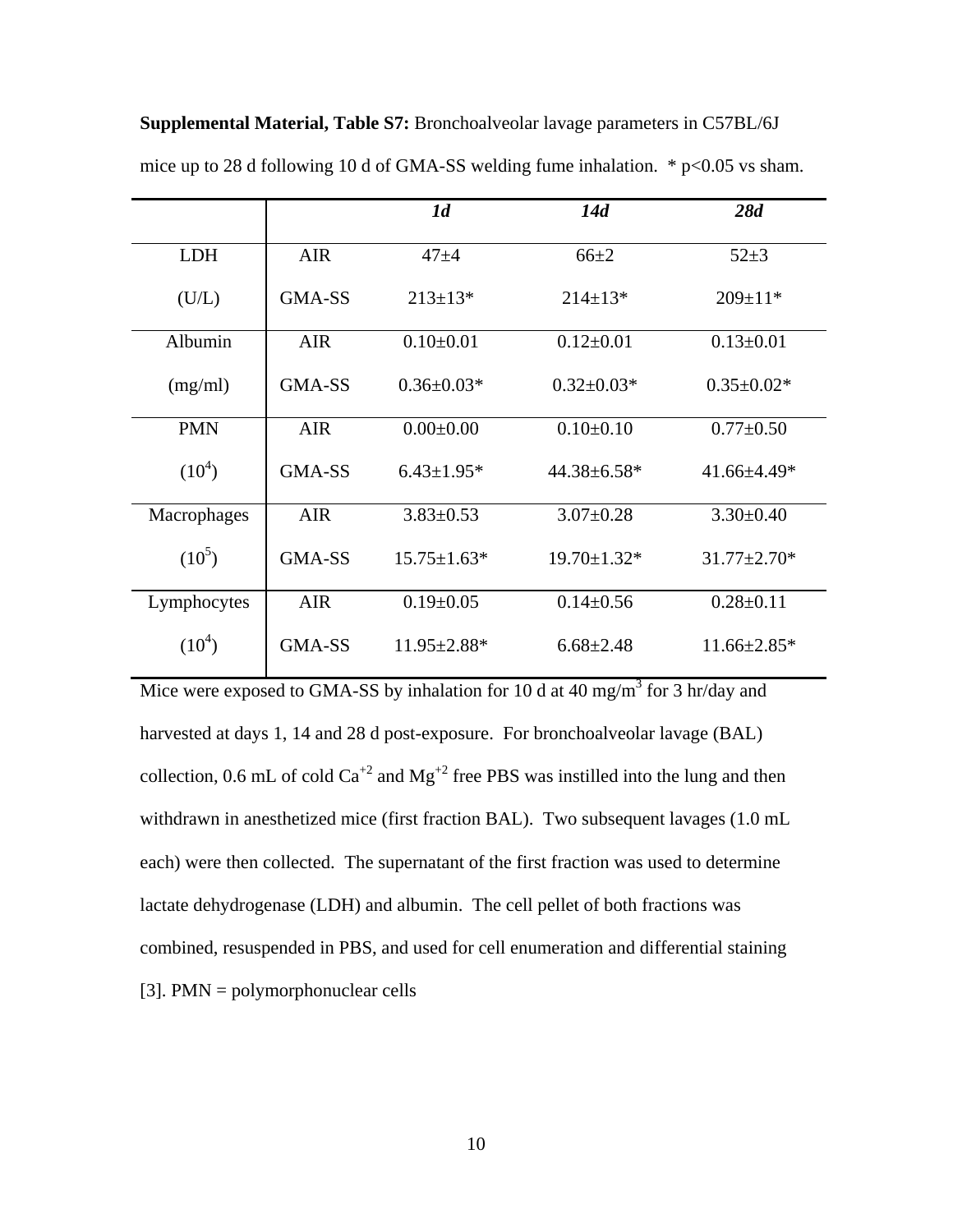

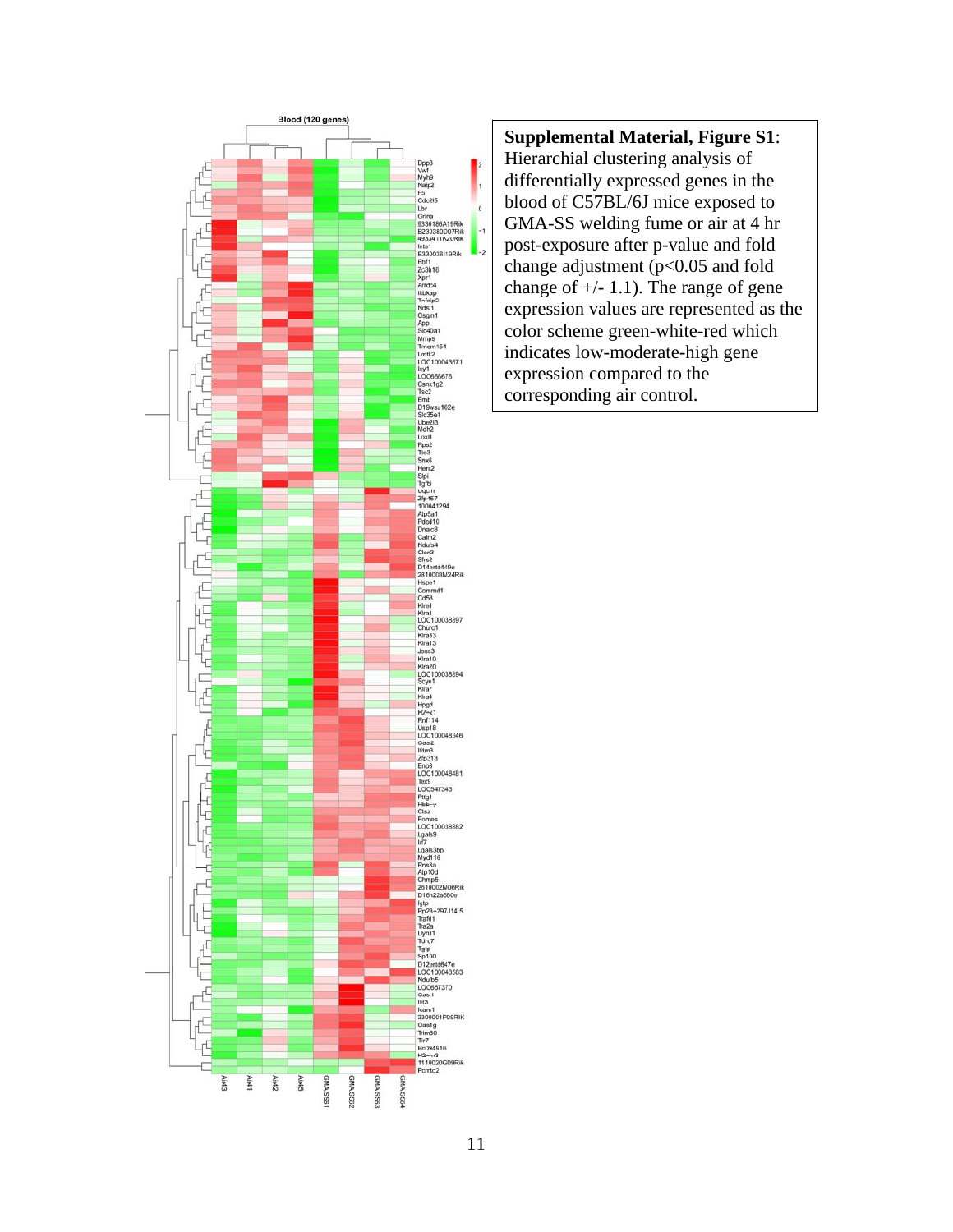**Supplemental Material, Figure S2:** The network "organismal development, infection mechanism, antimicrobial response" in blood at 4hr.The network contained 22 of 35 focus molecules with a score of 44.

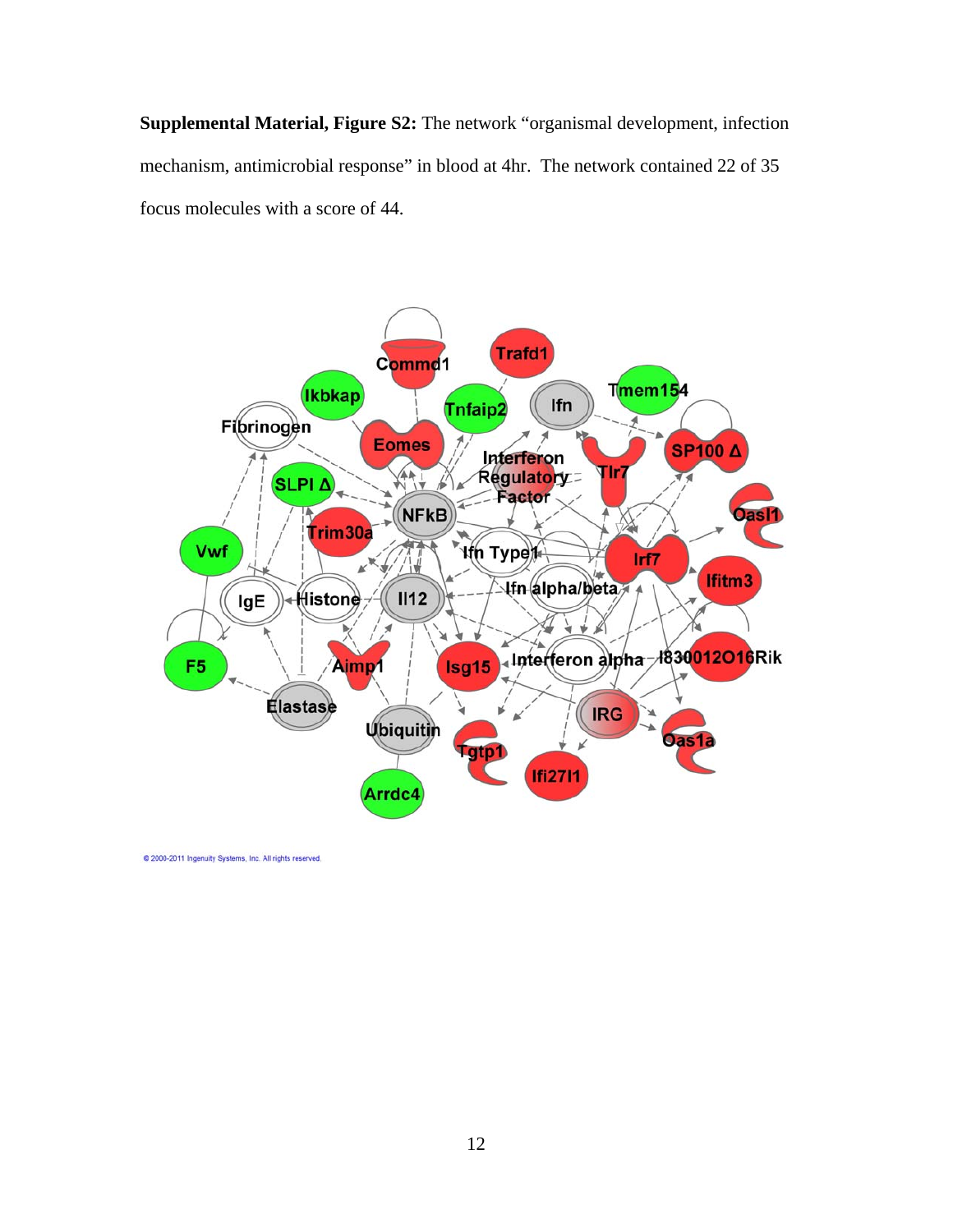

**Supplemental Material, Figure S3:** Functional analysis for whole blood cells at 28d.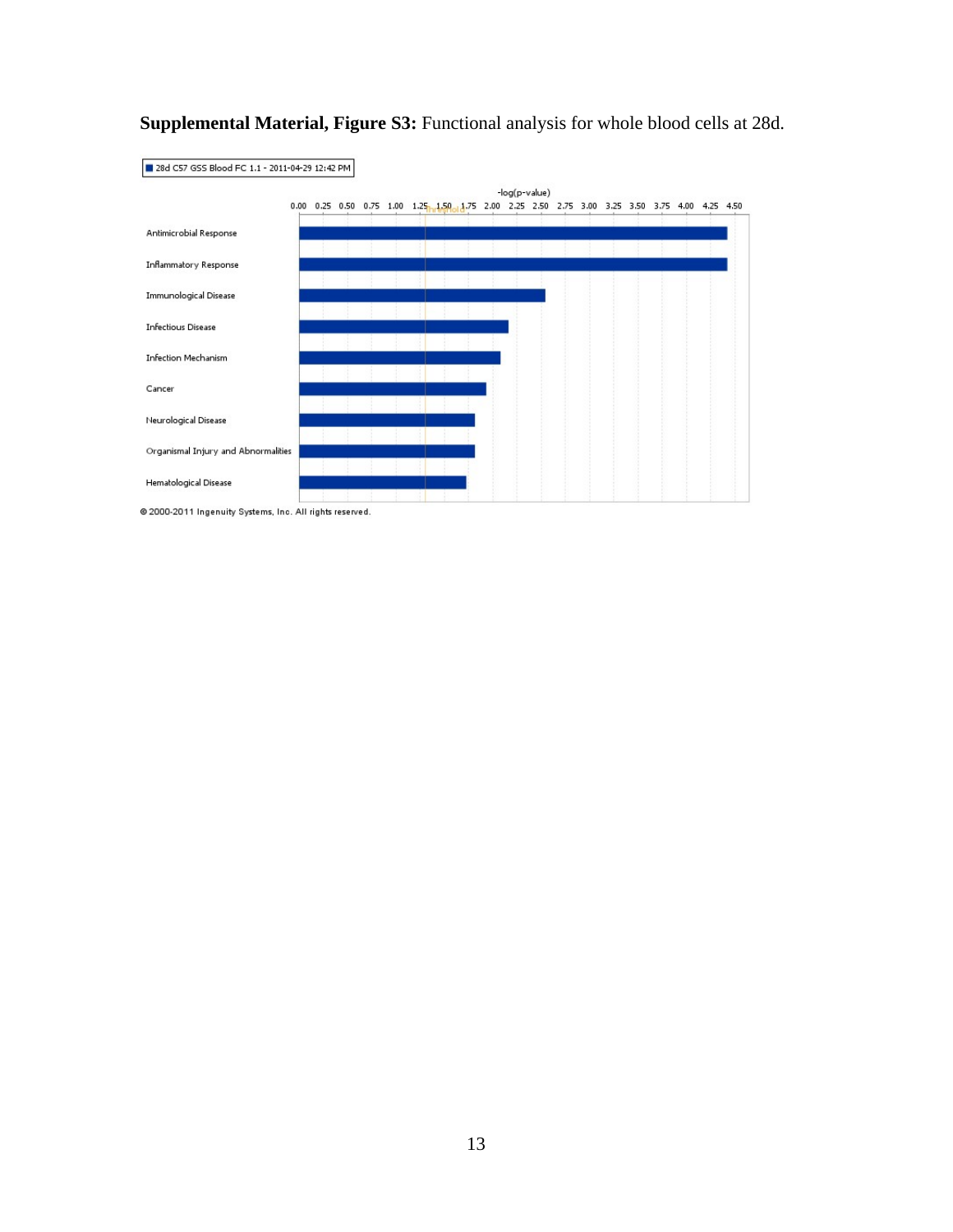

## **Supplemental Material, Figure S4:** Functional analysis for aorta at 4hr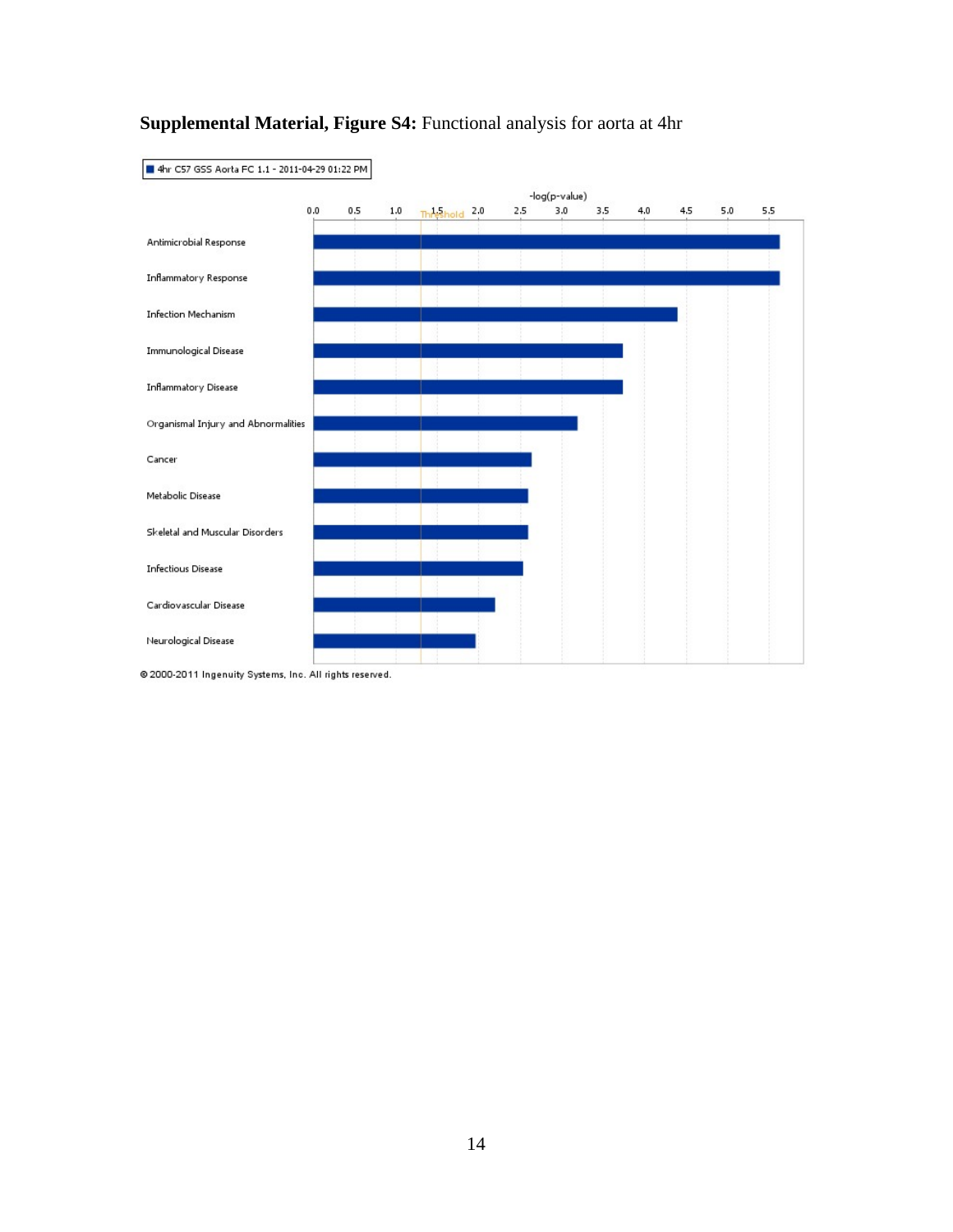**Supplemental Material, Figure S5:** The network "dermatological diseases, genetic disorder, antimicrobial response" in lung at 4hr. The network contained 29 of 35 focus molecules with a score of 45.

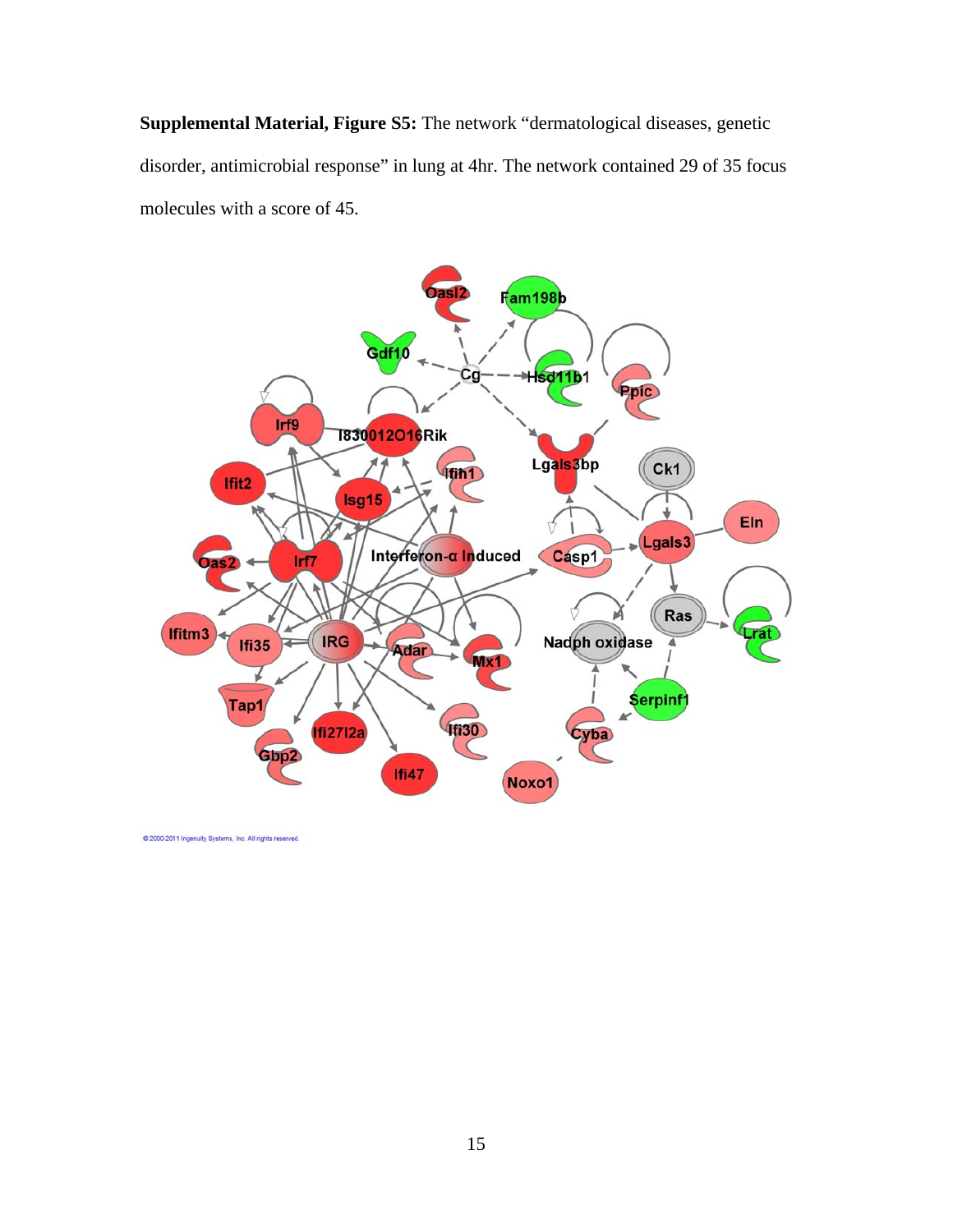**Supplemental Material, Figure S6:** Canonical pathway "activation of IRF by cytosolic

PRR" in lung at 28d (p=8.6E-06).

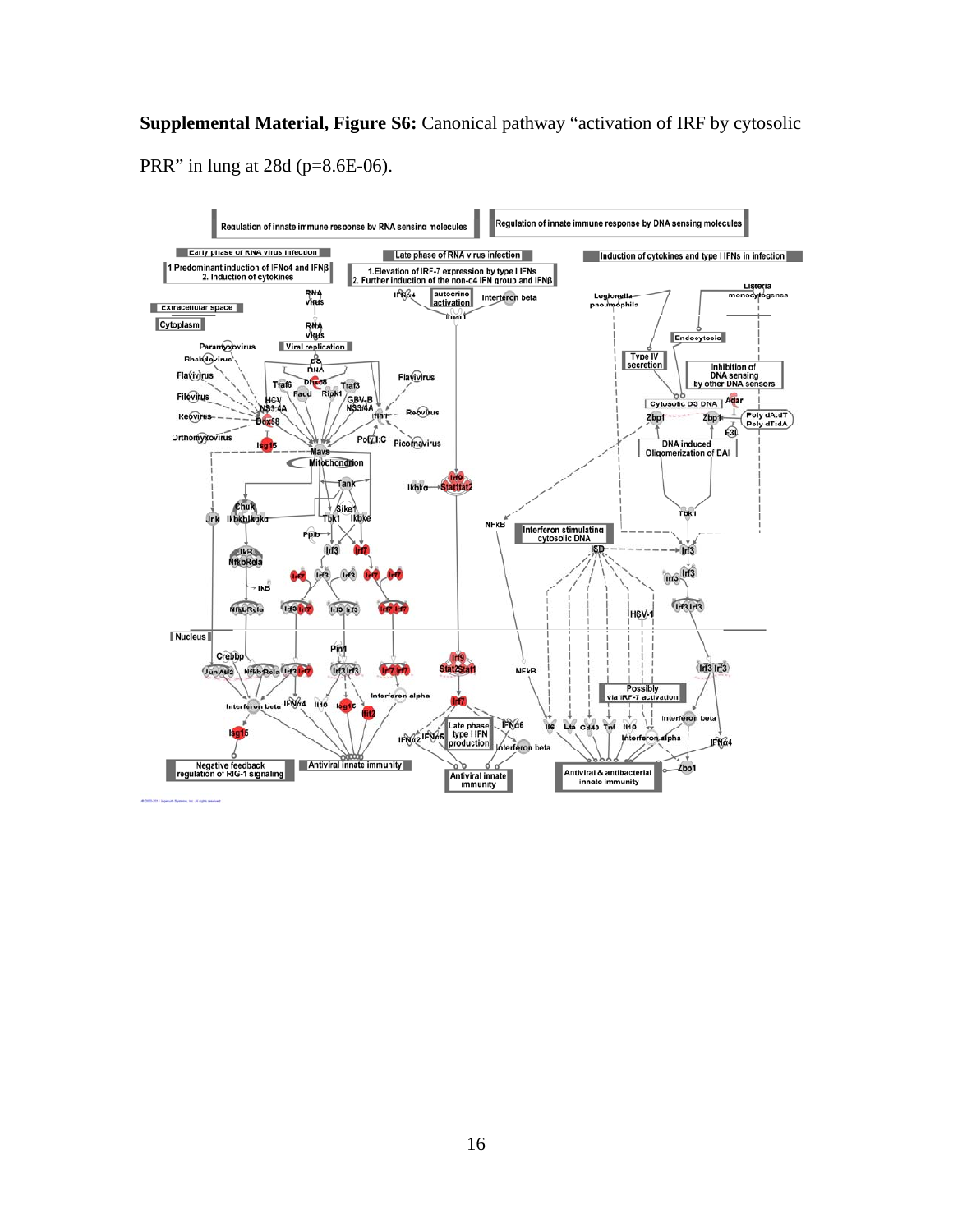**Supplemental Material, Figure S7:** Canonical pathway "role of PRR in recognition of bacteria and viruses" in lung at 28d (p=1.11E-

09).

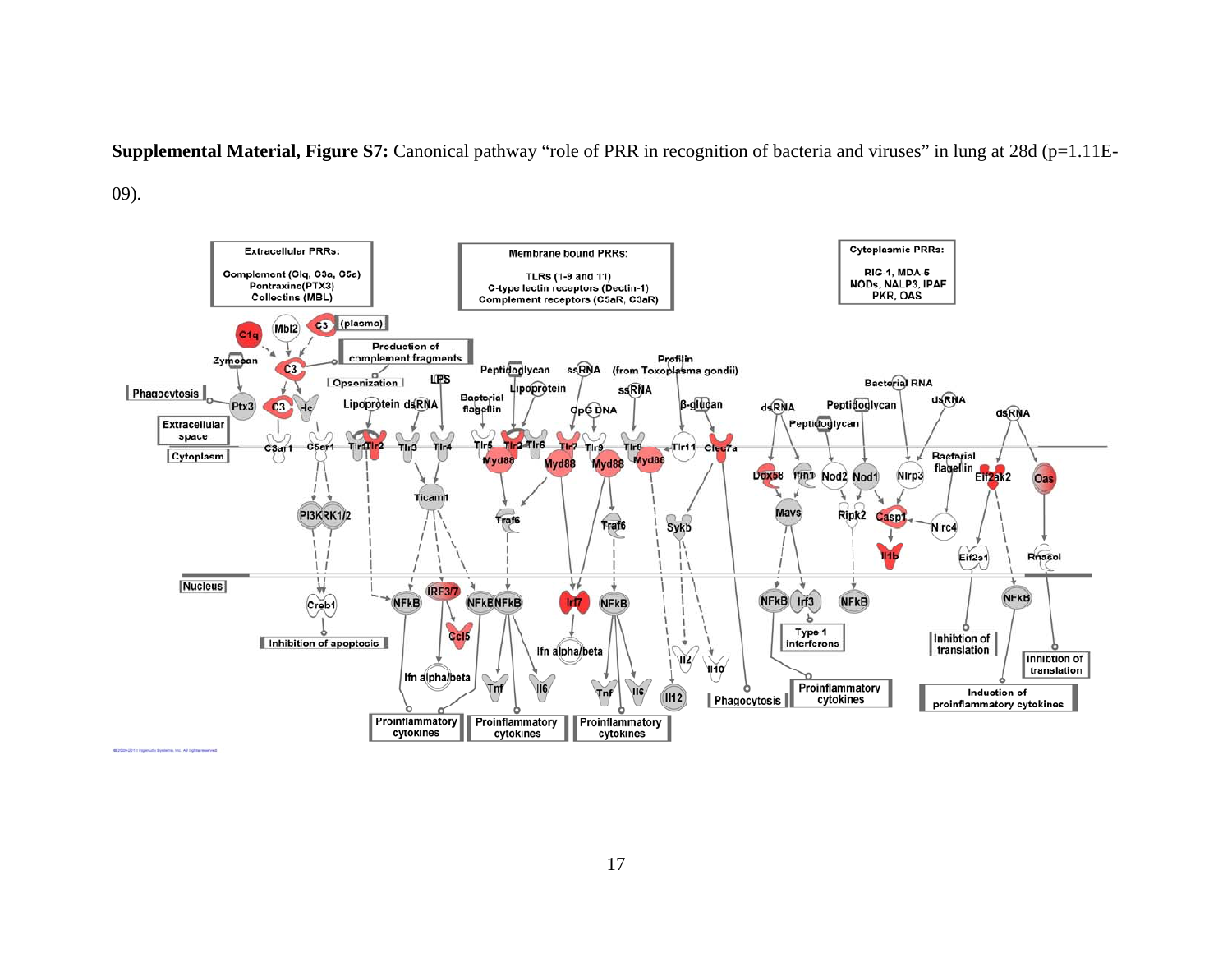**Supplemental Material, Figure S8:** *Nlrp3* and associated gene expression by qRT-PCR in lung at 4 hr and 28 d.  $*$  p<0.05 vs sham.

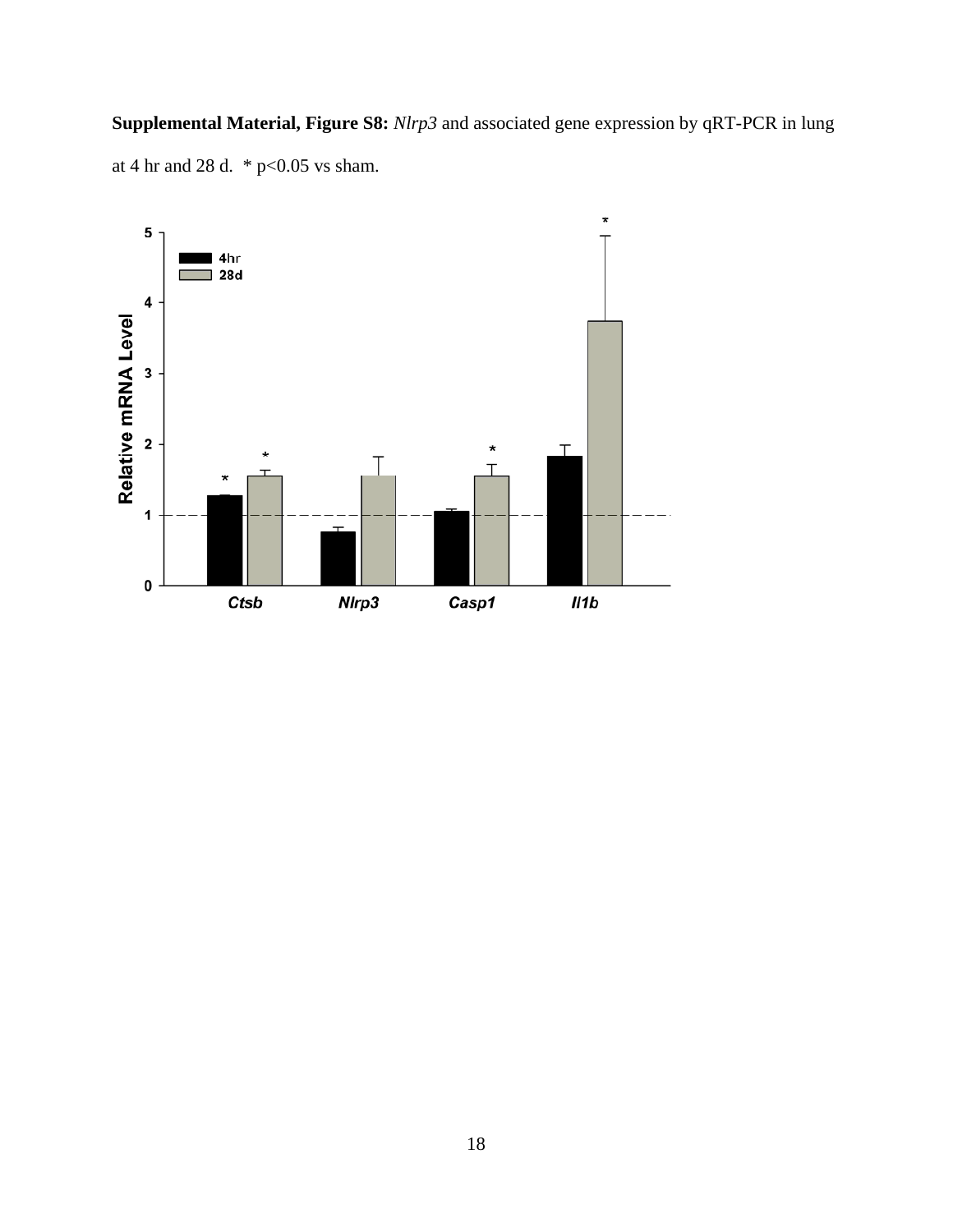**Supplemental Material, Figure S9:** Cytotoxicity measured in bronchoalveolar lavage (BAL) and relative mRNA expression of inflammatory markers in the lung after various particle exposures. Male C57BL/6J mice were exposed to 340 µg of gas metal arc – stainless steel (GMA-SS), 340 µg gas metal arc – mild steel (GMA-MS), 40 µg of multi-walled carbon nanotubes (MWCNT), or 40 µg single-walled carbon nanotubes (SWCNT) (n=5 or 6 per group for all exposures) by pharyngeal aspiration and BAL was collected 24 hr post-exposure. Cytotoxicity **(A)** was measured by lactate dehydrogenase (LDH) activity and represented as percent (%) change from control (\* p<0.05). Specific inflammatory genes **(B)** represented include metallothionein 2 (*Mt2*), chemokine (C-X-C) motif ligand 1 (*Cxcl1*), interleukin-6 (*Il6*) and colony stimulating factor 3 (granulocyte) (*Csf3*). All values were significantly increased from respective sham.

**A:** 

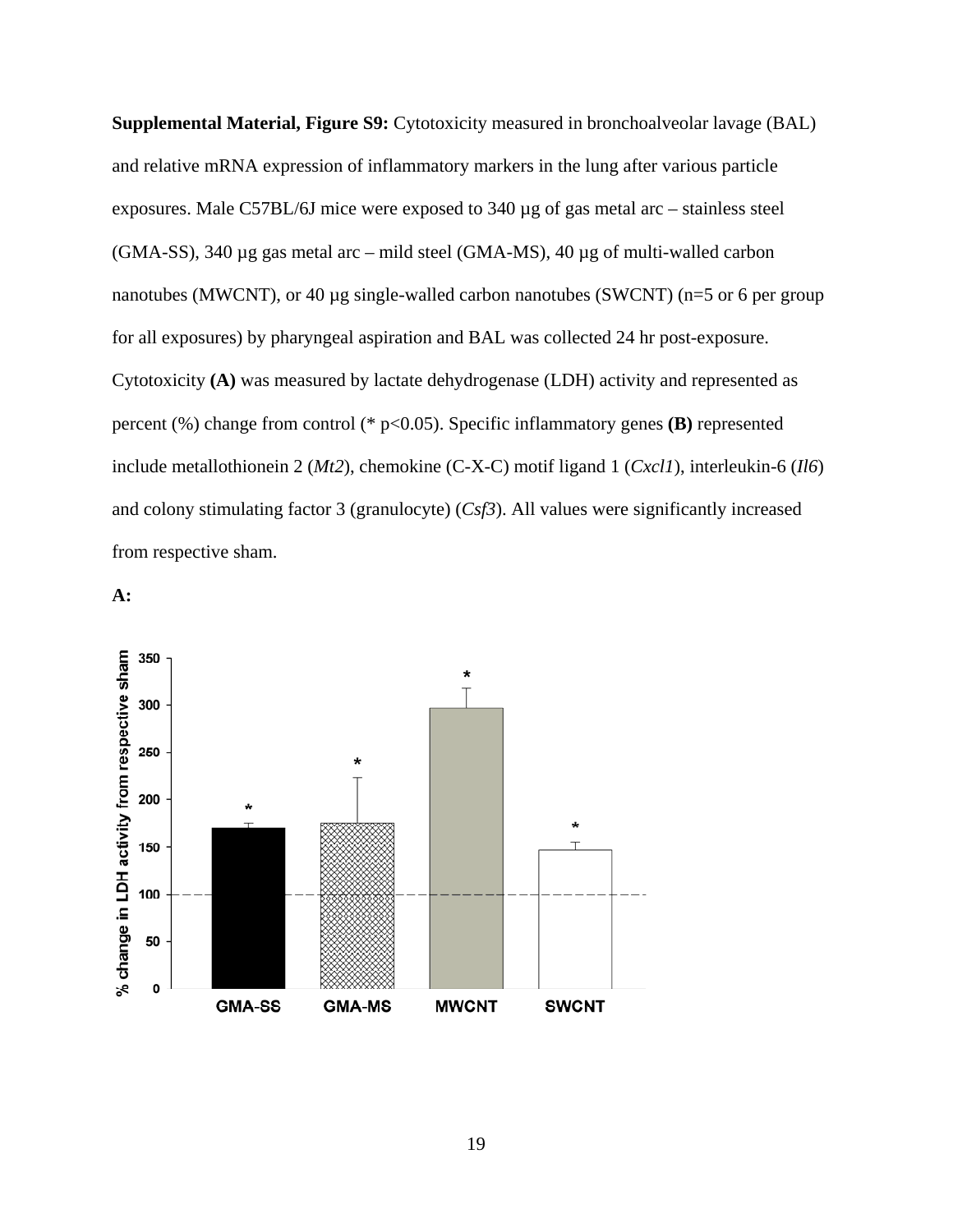

**B:**